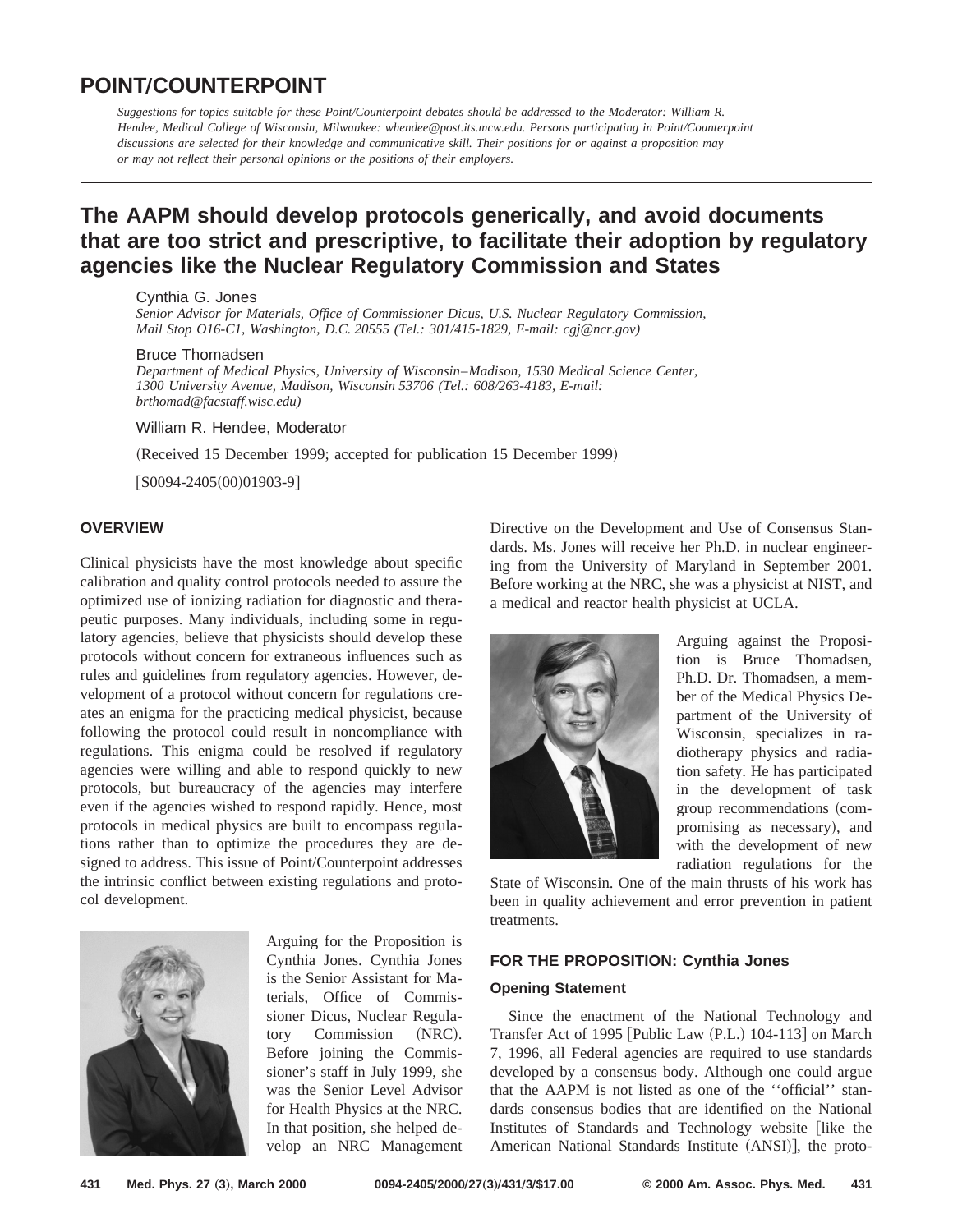cols it develops use a consensus process within its professional organization. An interesting aspect to this law is that if a Federal agency uses its own standards (i.e., a regulation developed by an agency for its own use) in a regulation, instead of using an existing consensus standard, it must justify the reason for not adopting the standard and provide a yearly report from the head of that agency to the President's Office of Management and Budget (OMB).

In order to effectively communicate how this law was to be implemented at Federal agencies, OMB issued its revised Circular A-119, ''Federal Participation in the Development and Use of Voluntary Consensus Standards and Conformity Assessment,'' on February 19, 1998. In that circular, OMB also requires that when promulgating a proposed rule, a Federal agency must include a statement that identifies when a voluntary consensus standard is being proposed for use, or when a government unique standard is proposed instead of a voluntary consensus standard. In the latter case, the agency must provide a preliminary explanation of why use of a voluntary consensus standard is inconsistent with applicable law, or is otherwise impractical (Note: OMB defines "impractical'' as including circumstance in which use of the consensus standard would fail to serve the agency's program needs; would be infeasible, inadequate, inefficient, or inconsistent with the agency's mission; would impose more burdens, or would be less useful than the use of another standard). In addition to this statement, Federal agencies must now also invite public comment as to whether or not the public knows of an existing standard which should be used in lieu of the proposed regulation.

In developing its proposed regulations since the enactment of P.L.104-113, NRC staff now consistently reviews the technical literature for determination of any consensus standards or technical professional societies guidance documents, such as AAPM protocols, that may be used in lieu of the proposed rule or referenced in a proposed regulation or guidance document. Considering the subject at hand, if AAPM were to have developed protocols which could be viewed as suggested recommendations, for example, for calibration and quality control use that were not in conflict with an existing national consensus standard (such as an ANSI), there would be incentive indeed for the NRC to use that instead of development of a new rule, or at a minimum, add that protocol to the list of references which would provide licensees with guidance in this area. In an era of ''rightsizing'' government, it makes good sense to not reinvent the wheel, but rather to use already existing professional societies' protocols for use in new regulations.

## **Rebuttal**

The intent of P.L.104-113 and OMB Circular A-119 is to use *already existing standards* (or protocols in AAPM's case) in lieu of an agency drafting new regulations. If NRC incorporates a standard or protocol into a regulation in its entirety, it would not be able change any ''shoulds'' to ''shalls,'' because that would require a change to the standard itself. I am not proposing, as the opposition states, that the AAPM, or any other standards developing organization, write minimalist standards. Indeed, I am recommending that these bodies more carefully consider what is essential, versus what is purely optional for licensees to do in the course of a particular practice. Perhaps wording such as ''Suggested Best Practices'' in protocols would clearly delineate those ideas that could improve a practice, but yet are nonessential. Without suggested good practices from societies like AAPM, regulatory agencies would be at a great disadvantage in having to expend resources to develop their own guidance documents, which is exactly not what was the intent of P.L. 104- 113. Carefully consider what is required of licensees in any AAPM protocols. Through the use of OMB Circular A-119, you'll get what you asked for.

## **AGAINST THE PROPOSITION: Bruce Thomadsen, Ph.D.**

#### **Opening Statement**

In many AAPM documents we walk a fine line that never quite gets resolved in the organization: Whether recommendations should describe minimum acceptable standards of practice or something better. As the technology and our understanding improve, we, as a community, like to believe that the level of care we can provide our patients also improves. Although the previous minimum standard usually remains safe and as efficacious as before, we like to suggest that our members hold their practice to the improved level. We also like our documents to be comprehensive, covering all possible aspects of a problem.

AAPM protocols for calibration and quality assurance serve two basic functions:  $(1)$  to provide guidance for members performing specific functions, and  $(2)$  to improve the state of practice. For both of these functions, the protocols often contain recommendations considered absolutely necessary, demarcated by the use of ''shall,'' and other recommendations that would improve patient care but remain dispensable, indicated by ''shoulds.'' The ''shoulds'' help refine a practice and often provide layers of safety or assurance in treatments, at the cost of additional time and resources. Leaving these recommendations optional, the AAPM recognizes that few or no programs can afford the dedication of personnel or funds to perform all suggestions. Nor do all suggestions apply to all situations. Compliance with all recommendations in the reports of Task Groups 40, 53, 56, 59, and 64 alone requires more staffing than reimbursements allow. Yet, the suggested recommendations frequently help practitioners deal with specific situations, and avoiding inclusion would leave members without valuable guidance.

Regulatory bodies often cannot use the word ''should'' in rules as the AAPM does. In translating recommendations into regulations, some agencies simply change all ''shoulds'' to ''shalls,'' adding requirements to perform certain actions uselessly in many situations. Adopting a protocol en bloc, such as, ''User shall follow AAPM TG#...'' can be interpreted as requiring all precepts.